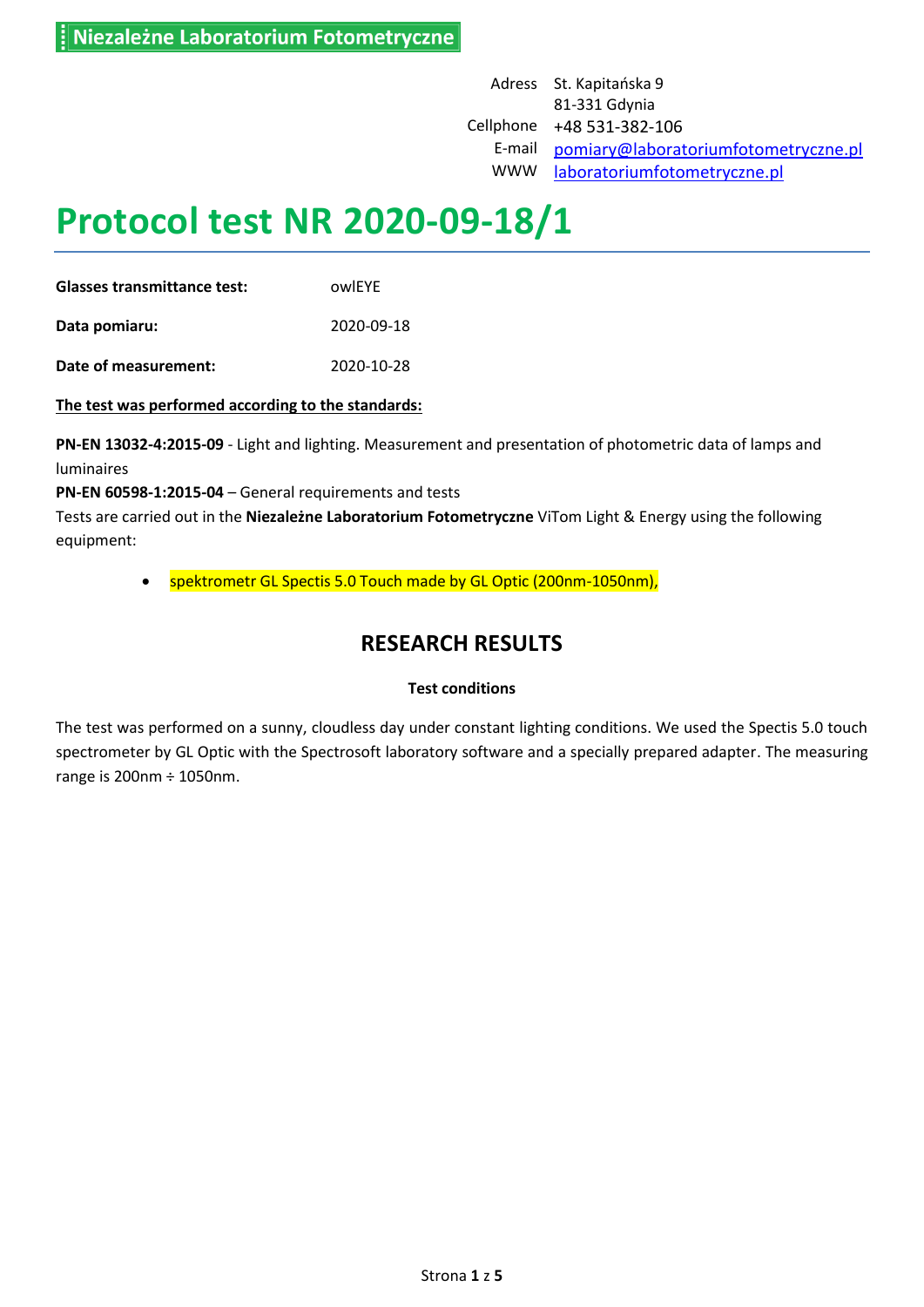

**Tested glasses**

The tested glasses are the owIEYE model.

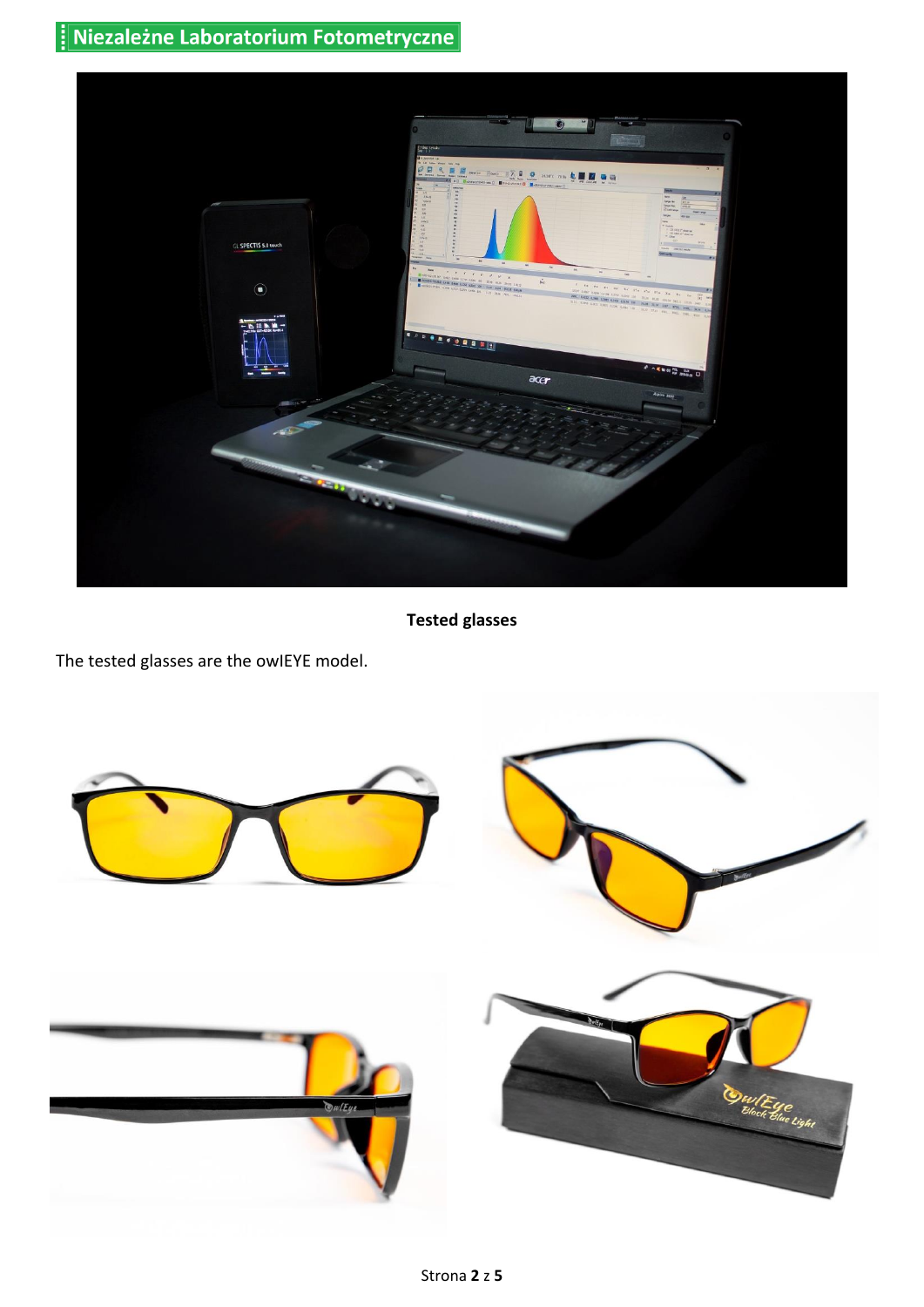#### **Spectrum ranges**



## The following spectrum ranges were adopted in the study:

#### **Measurements**



The reference source had the following spectrum: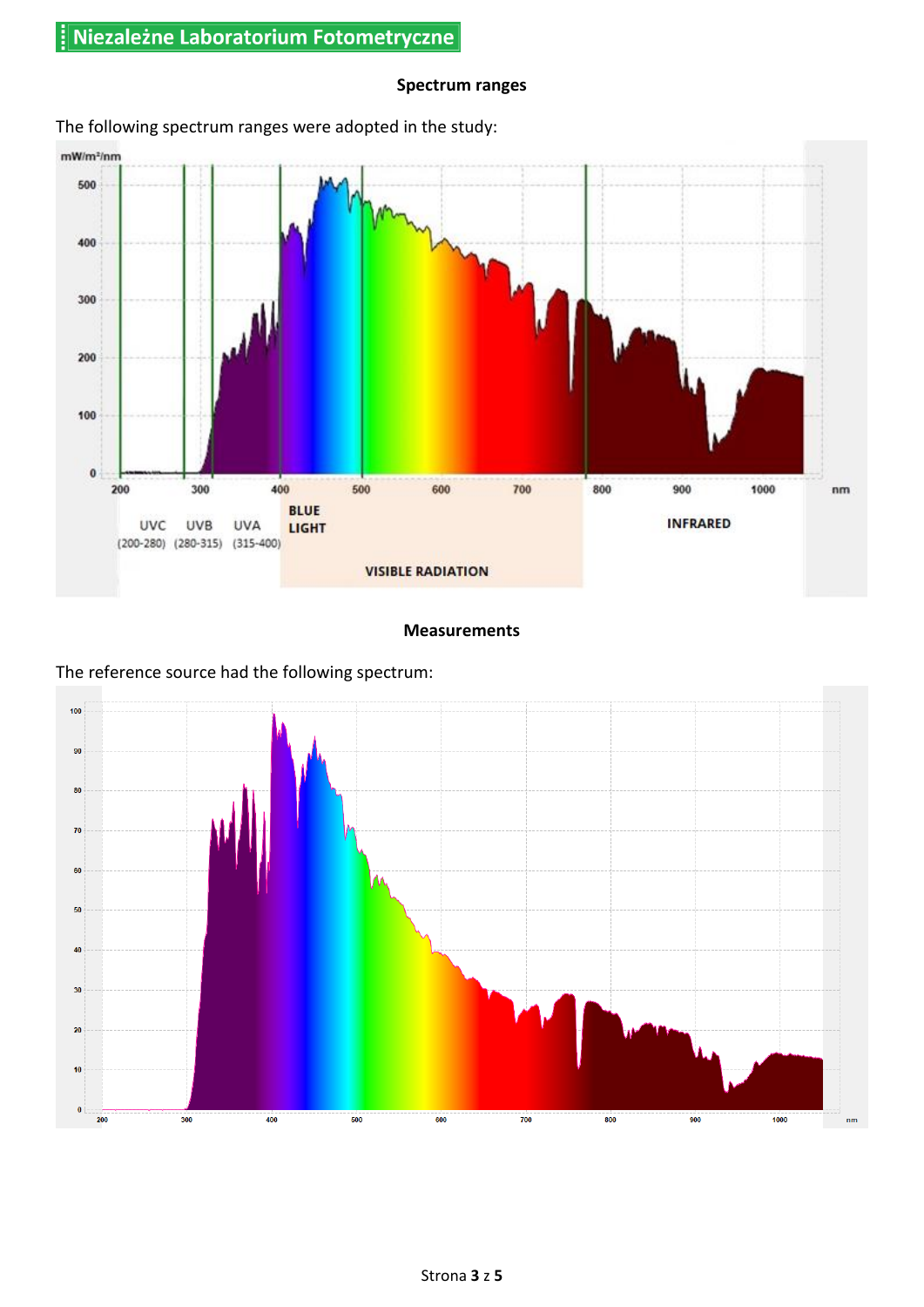## $90$ 80  $70$ 60 50 40  $30$  $20$ 10 700 400 500 800 900 1000 300 600  $200$

#### The transmittance was as follows:

#### **Transmittance parameters**

Average transmittance in the visible range (400nm ÷ 780nm): 52.09% Minimum transmittance in the visible range (400nm ÷ 780nm): 0.09% Maximum transmittance in the visible range (400nm ÷ 780nm): 91.83%

Average transmittance in the UV range (200nm ÷ 400nm): 0.00% Minimum transmittance in the UV range (200nm ÷ 400nm): 0.00% Maximum transmittance in the UV range (200nm ÷ 400nm): 0.00%

Average transmittance in the blue light range (400nm ÷ 500nm): 0.09% Minimum transmittance in the blue light range (400nm ÷ 500nm): 0.17% Maximum transmittance in the range of blue light (400nm ÷ 500nm): 0.35% OwIEYE glasses completely block UV radiation up to 400nm and blue light in the range of 400nm ÷ 500nm. Average transmittance in the green light range (487nm ÷ 570nm): 15.43% Minimum transmittance in the green light range (487nm ÷ 570nm): 0.21% Maximum transmittance in the green light range (487nm ÷ 570nm): 63.21%